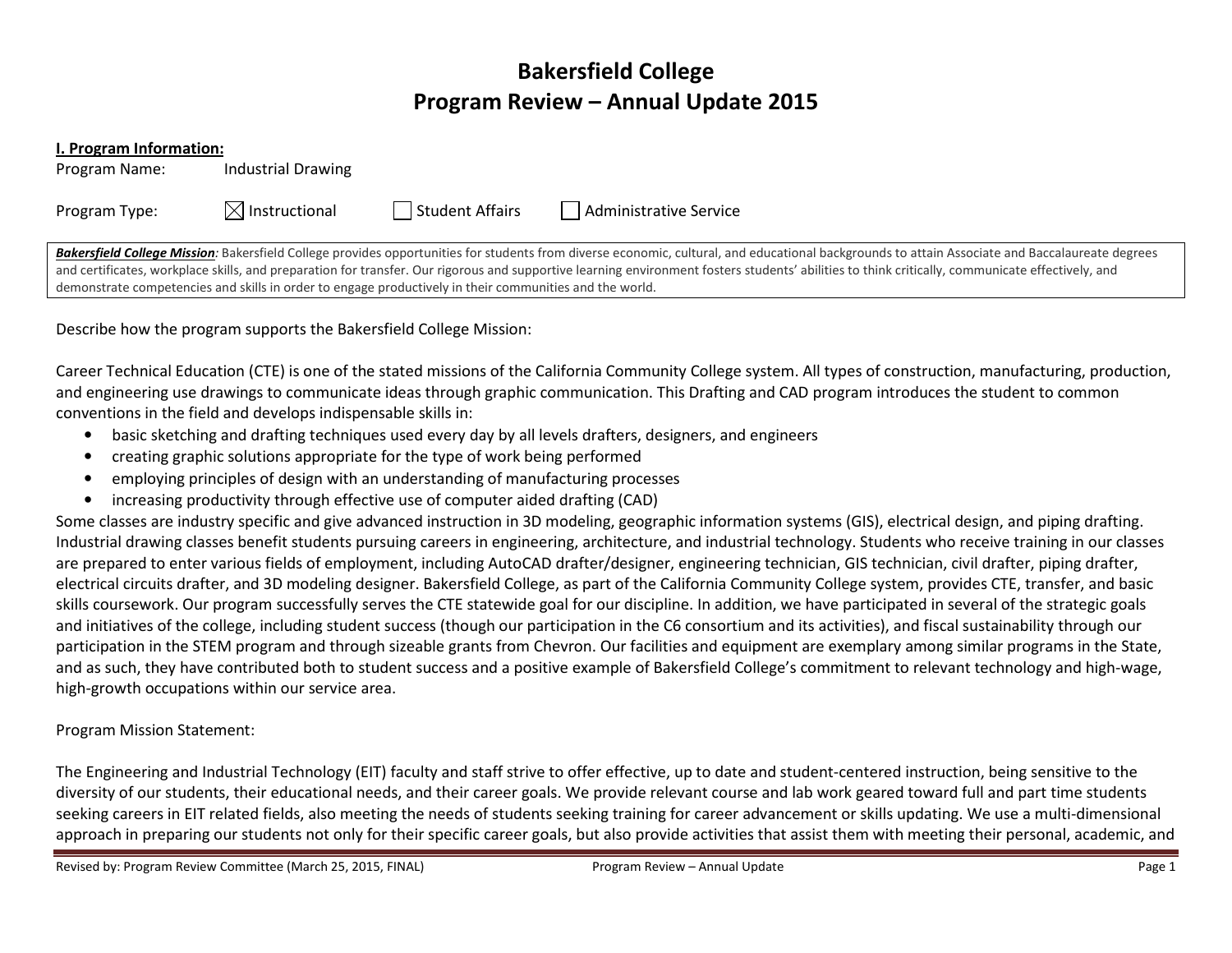intellectual goals. Our faculty actively pursues professional development, program/facilities improvement, and college/community involvement, seeking partnerships and collective efforts.

#### II. Progress on Program Goals:

A. List the program's current goals. For each goal (minimum of 2 goals), discuss progress and changes. If the program is addressing more than two (2) goals, please duplicate this section.

| <b>Program Goal</b>                                                                                                                                                                                                                                                                                                                                                                       | Which institutional goals from the<br><b>Bakersfield College Strategic Plan will</b><br>be advanced upon completion of this                                                                                           | Progress on goal achievement<br>(choose one)                                 | <b>Comments</b>                                                                                                                                                                                                                                          |
|-------------------------------------------------------------------------------------------------------------------------------------------------------------------------------------------------------------------------------------------------------------------------------------------------------------------------------------------------------------------------------------------|-----------------------------------------------------------------------------------------------------------------------------------------------------------------------------------------------------------------------|------------------------------------------------------------------------------|----------------------------------------------------------------------------------------------------------------------------------------------------------------------------------------------------------------------------------------------------------|
| 1. Continue to<br>coordinate with<br>local industry<br>through the work of<br>advisory boards<br>and other<br>collaborative<br>efforts.<br>[Continued goal<br>from last year.<br>Changes in<br>curriculum were<br>either made or<br>proposed in<br>response to<br>feedback by<br>advisory<br>committee.<br>Evaluation of the<br>change will take<br>place over the next<br>several years] | goal? (select all that apply)<br>$\boxtimes$ 1: Student Learning<br>2: Student Progression and Completion<br>3: Facilities<br>$\boxtimes$ 4: Oversight and Accountability<br>$\boxtimes$ 5: Leadership and Engagement | Completed:<br>(Date)<br>Revised:<br>(Date)<br>$\boxtimes$ Ongoing:<br>(Date) | Our next advisory committee meeting<br>is scheduled for this Fall. We will<br>continue to communicate with all<br>parties and work to improve<br>instruction, adapt to the changing<br>workplace, and prepare students for<br>employment and university. |
| 2. Address gaps in<br>core indicators<br>(continued from<br>previous years)                                                                                                                                                                                                                                                                                                               | $\boxtimes$ 1: Student Learning<br>2: Student Progression and Completion<br>3: Facilities<br>$\times$<br>4: Oversight and Accountability<br>5: Leadership and Engagement                                              | Completed:<br>(Date)<br>Revised:<br>(Date)<br>$\boxtimes$ Ongoing:<br>(Date) | Darren Willis is the faculty advisor for the<br>Women in Science and Engineering club<br>and Klint Rigby is the advisor of the<br>Bakersfield College Engineers club, both                                                                               |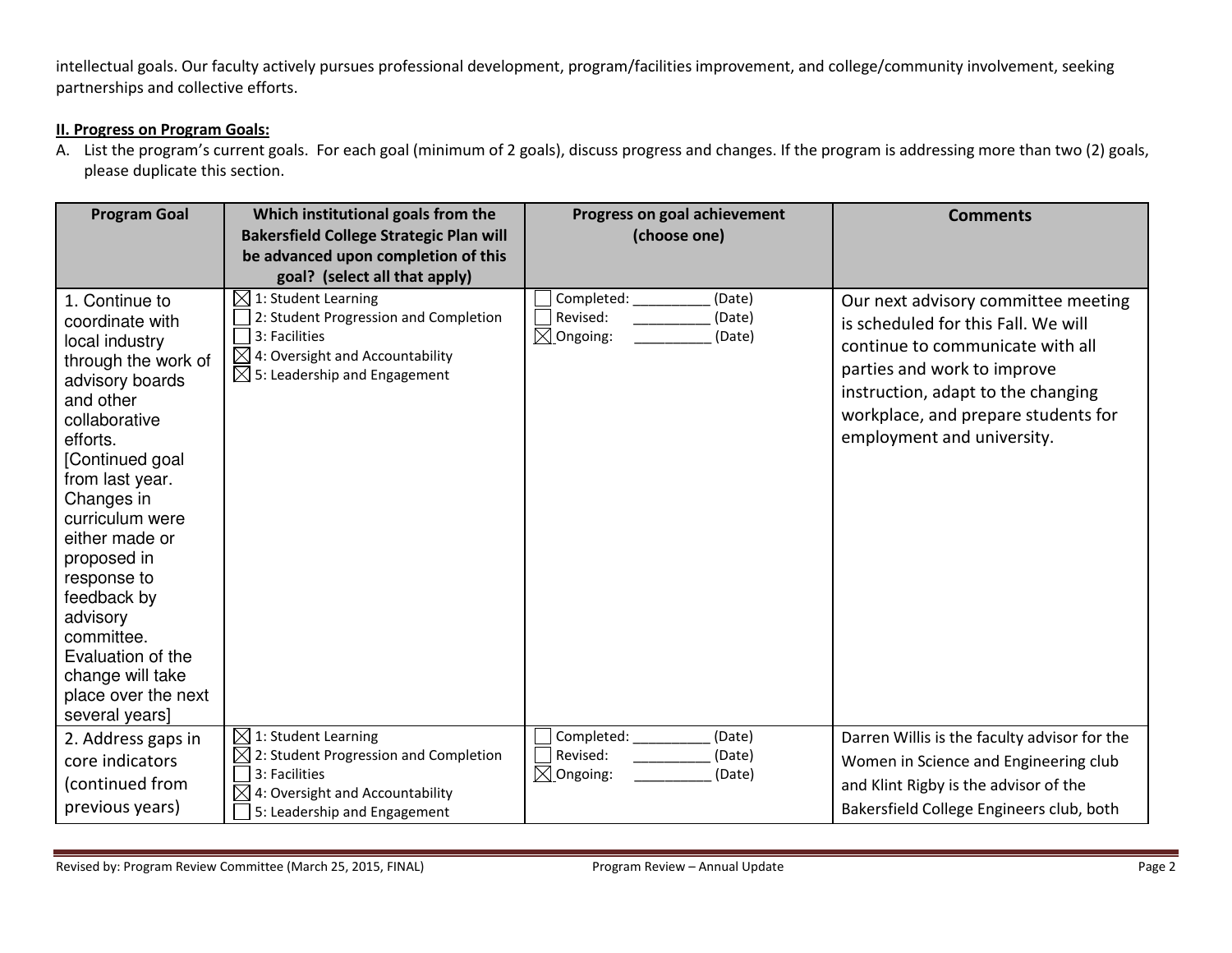|  | on the Bakersfield College campus.          |
|--|---------------------------------------------|
|  | Both clubs encourage non-traditional        |
|  | students to take classes in this area and   |
|  | become engaged in non-traditional fields    |
|  | of employment. Activities that encourage    |
|  | participation by target populations include |
|  | guest speakers, design competitions, field  |
|  | trips, and social gatherings. We also work  |
|  | with the MESA program and HOPES club,       |
|  | each with similar goals to those stated     |
|  | above. MESA enables educationally           |
|  | disadvantaged students to prepare for and   |
|  | graduate from a four-year college or        |
|  | university with a math-based degree in      |
|  | areas such as engineering, the sciences,    |
|  | computer science, and mathematics.          |
|  | HOPES is the Hispanic Organization          |
|  | Promoting Engineering and Science.          |
|  |                                             |
|  |                                             |

## B. List new or revised goals (if applicable)

| <b>New/Replacement Program Goal</b>                                                                                                                                                                                                                                                                                                              | Which institutional goals will be advanced upon                                                                                                                                                | <b>Anticipated Results</b>                                                                                                                                                                                                                                                                                        |
|--------------------------------------------------------------------------------------------------------------------------------------------------------------------------------------------------------------------------------------------------------------------------------------------------------------------------------------------------|------------------------------------------------------------------------------------------------------------------------------------------------------------------------------------------------|-------------------------------------------------------------------------------------------------------------------------------------------------------------------------------------------------------------------------------------------------------------------------------------------------------------------|
|                                                                                                                                                                                                                                                                                                                                                  | completion of this goal? (select all that apply)                                                                                                                                               |                                                                                                                                                                                                                                                                                                                   |
| Implement a series of entry and exit<br>assessments (including tests, interviews, or<br>surveys) to help evaluate student<br>preparedness in the following areas:<br>Base knowledge for new students<br>(introductory course only)<br>Retention from prerequisite courses<br>Identification of knowledge gaps or<br>misunderstanding of concepts | $\boxtimes$ 1: Student Learning<br>$\boxtimes$ 2: Student Progression and Completion<br>$ 3:$ Facilities<br>$\boxtimes$ 4: Oversight and Accountability<br>$\Box$ 5: Leadership and Engagement | Presently, there are no assessment tools in<br>place across the program. Through these<br>activities we will be able to determine:<br>Level of experience of incoming<br>students<br>Level of student achievement of the<br>SLOs from prerequisite courses<br>Student attainment of course learning<br>objectives |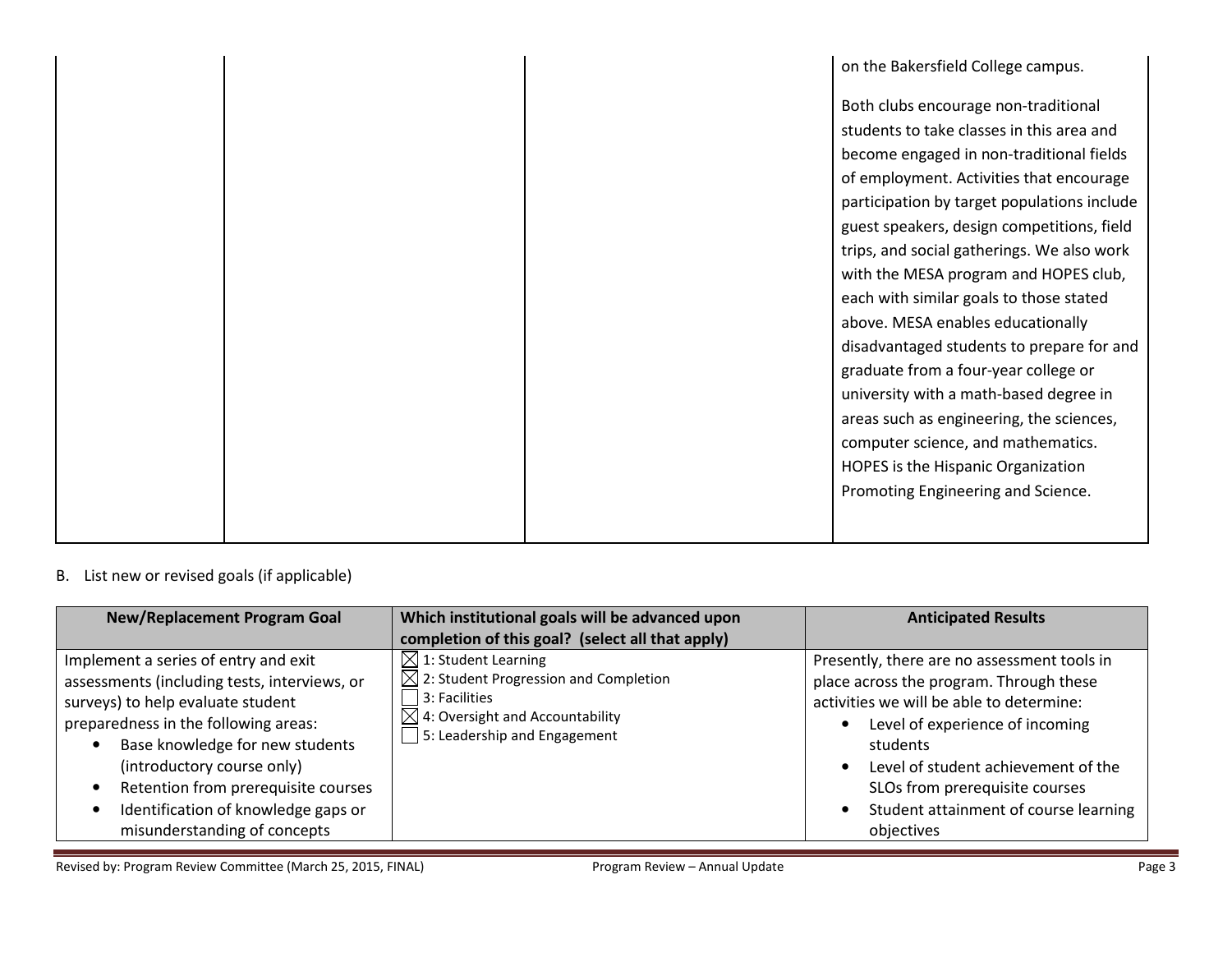|  | student attainment level of program |
|--|-------------------------------------|
|  | goals                               |

### III. Trend Data Analysis:

Highlight any significant changes in the following metrics and discuss what such changes mean to your program.

- A. Changes in student demographics (gender, age and ethnicity). None
- B. Changes in enrollment (headcount, sections, course enrollment and productivity).

We offered an additional section of INDR B12 on Saturday with minimal impact to overall headcount. According to the CTE Perkins IV information for Drafting Technology, enrollment and productivity have remained about the same for the 2014-2015 and 2015-2016 years:

|                                     | 2013-2014 | 2014-2015 | 2015-2016 |
|-------------------------------------|-----------|-----------|-----------|
| <b>Cohort Year CTE Enrollments:</b> | 620       | 582       | 571       |
| CTE Headcount                       | 408       | 398       | 369       |

We are in need of further sections, especially in the areas of Civil/GIS drafting (INDR 52) and Process Piping (INDR 50)

- C. Success and retention for face-to-face, as well as online/distance courses. Success rates have not seen significant changes for this program.
- D. Changes in the achievement gap and disproportionate impact (Equity). None.
- E. Other program-specific data that reflects significant changes *(please specify or attach).* All Student Affairs and Administrative Services should respond. None.

#### IV. Program Assessment (focus on most recent year):

A. How did your outcomes assessment results inform your program planning? Use bullet points to organize your response.

We are still struggling to help our students in the core indicator areas of:

- Skill attainment
- •Persistence and transfer
- •Non-traditional participation
- Non-traditional completion

We have made improvements in total completions and employment.

One of our roadblocks is that all sections of drafting technology classes are full and have waitlists. Additionally, instructor loads and laboratory availability during traditional teaching times are maximized. We cannot serve more students at this time. Changes we have made to help address these problems: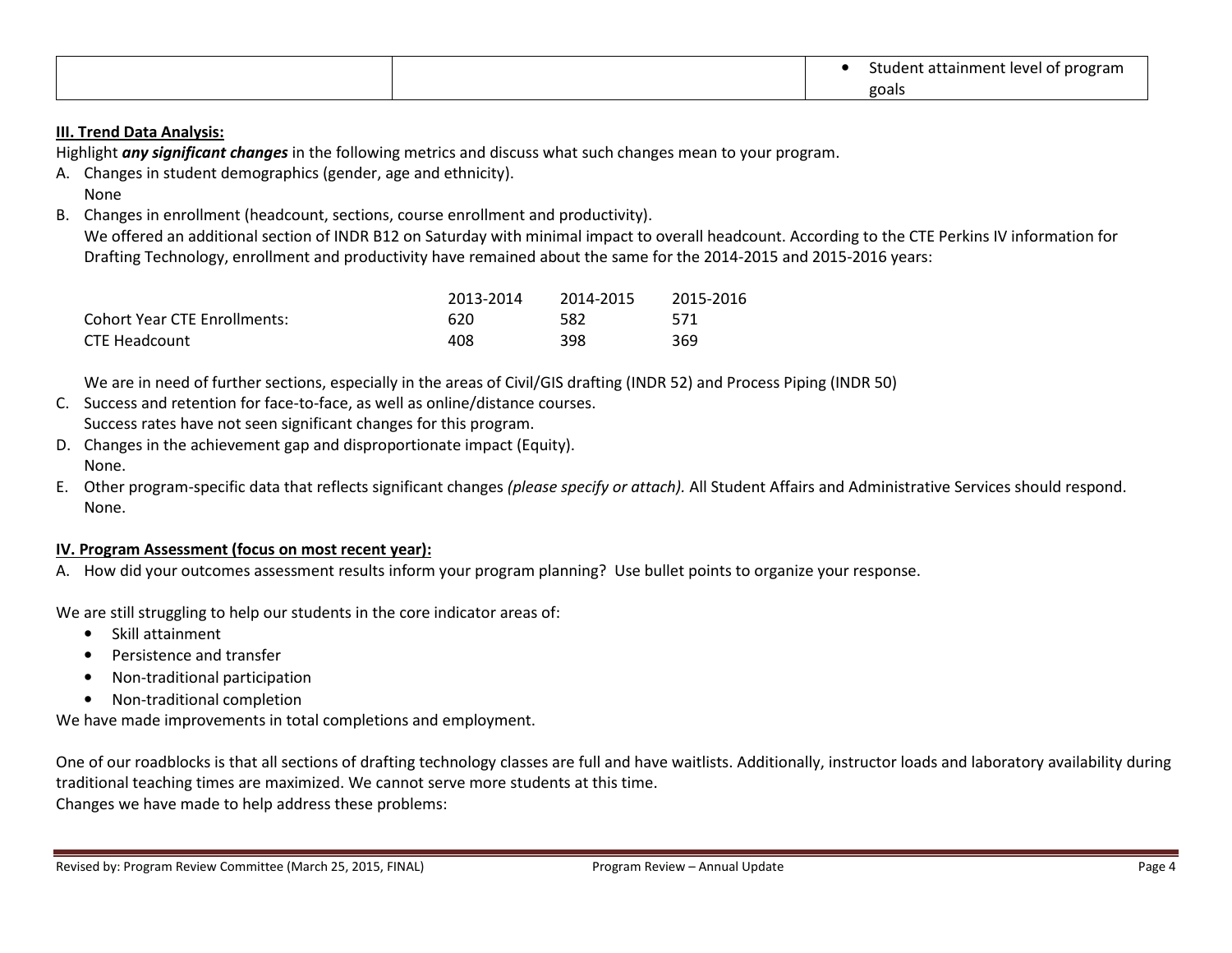- • We are planning marketing days on campus (to coincide with registration dates) to make our program more visible to students in our core indicators. These events include:
	- o Setting up informational displays and tables in high-traffic areas on campus staffed by professors and current students
	- oHaving hands-on and demonstrative activities for students to catch their attention
	- oEncouraging students who typify the core indicators to get involved in our classes
- We have hired two additional adjunct faculty and are offering classes on Fridays and Saturdays in addition to the normal Monday through Thursday classes
- We are exploring the possibility of offering classes in other computer labs on campus
- • Because the computer labs closest to the Math Science building are experiencing similar scheduling issues we have not yet found a solution. Adding computers to the manual drafting lab (MS 12) may help alleviate this problem
- We would like to add another computer lab

The school is also offering a new Bachelor's degree program beginning in the fall of 2017. This new degree will require two additional classes to be taught in the Drafting / CAD computer labs. This will further impact planning, scheduling, and staff loads. In order to help solve these problems, we hope to continue to hire adjunct or full-time faculty and garner additional computer lab resources.

Input from our advisory board emphasizes the need for advanced level classes to meet their employment needs. For example, we now offer entry-level classes in piping and civil drafting classes, but the workers who fill these positions quickly need second- or third-level skill to maintain productivity. Possible solutions include:

- Installing new, industry-standard software not currently used on campus
- •Sending existing faculty for training in these programs
- •Hiring additional adjunct faculty with practical experience who are qualified to teach these classes
- $\bullet$ Offering contract education classes outside of the traditional teaching schedule

Additionally, we would like to better serve our community in some of the technical training we do. For example, we have what we refer to as our "Creative Design Center," which is a resource for our students (and the community) to come to BC and use our laser engraver and our two 3D printers. The current space used for the Creative Design Center is a small storage room that is crowded with machines and computers. When any more than 3 students are in the room it becomes difficult to work. Instruction in the room is not feasible. While the number of students who are using this center is expanding, we have discussed inviting the public at large to intensive workshops; this could also lead to reaching segments of the community who have to travel out of the immediate area for training and experience.

There is currently a need in the MS12 classroom where Industrial Drawing and Architecture classes are held for an improved projection system. The currentshort-throw projector produces a small image that would be adequate in a classroom with traditional seating (15 square feet); however, the MS12 lab has four rows of high drawing tables, making the images projected too small for students to see clearly, especially at the extreme edges of the class. There are also issues related to the Ladibug document cameras and the switching system; either the computer desktop OR the document camera can be projected at any one time, but not simultaneously.

Our proposal to fix this is multi-layered, depending on available resources.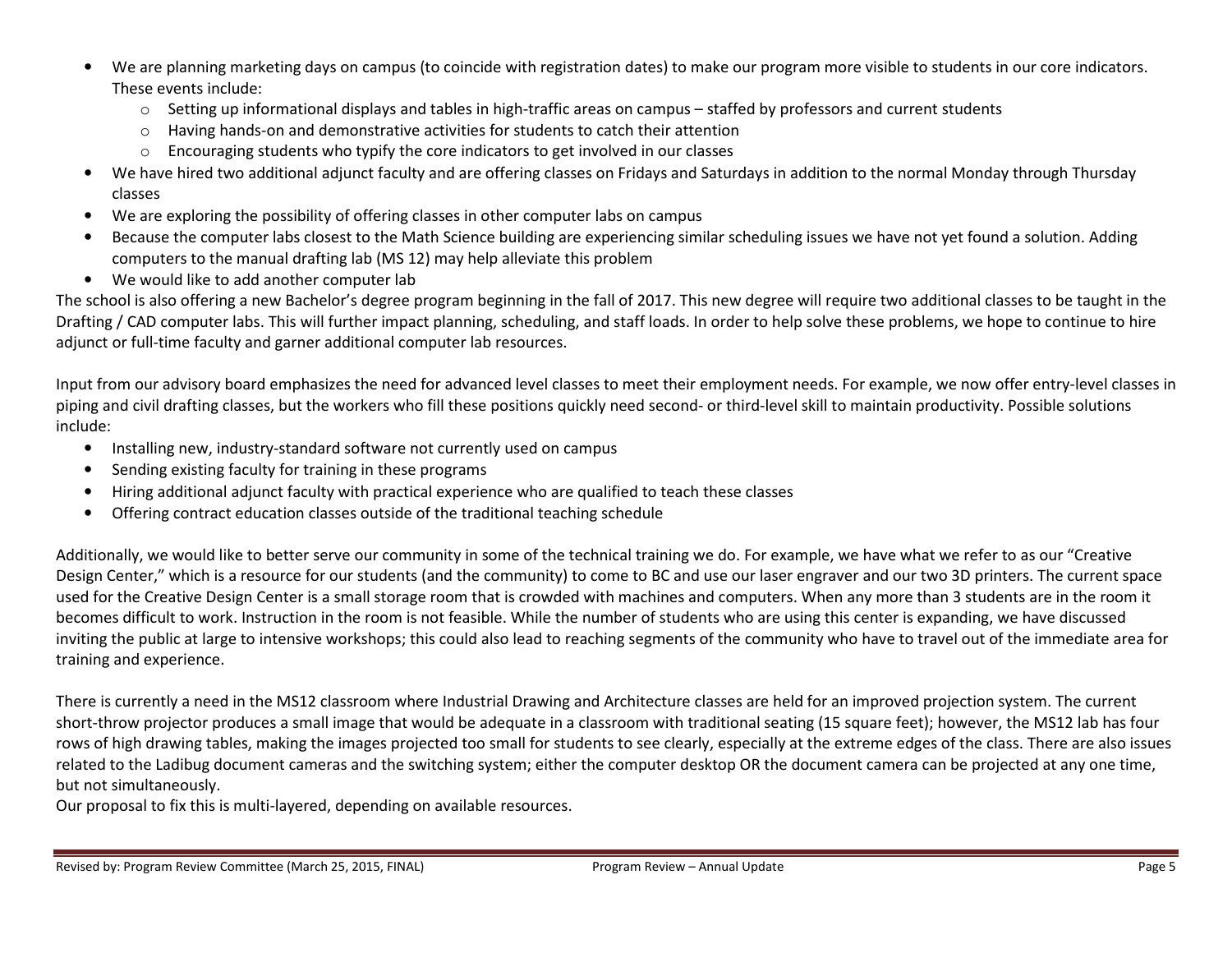1) A larger image can be achieved by replacing the existing short-throw projector with a ceiling-mounted projector, and rather than using the whiteboard as the projection surface (which currently only allows for a 5'x3' image), a standard roll-up screen, such as the one found in MS10 and MS9 (6'tall, 7'-9" wide, almost 48 square feet) would be used.

2) The best option for this classroom, where instruction in mechanical drawing and is done, would be the inclusion of a dedicated system that projects the document camera independent of the computer screen. Our department current has a single Epson projector. If another Epson projector could be acquired (or, two newer, smaller projectors could be purchased), dual images of the document camera display (one on either side of the projected computer-screen) would be visible to students on both sides of the classroom.

B. How did your outcomes assessment results inform your resource requests? The results should support and justify resource requests.

We are requesting the most pressing needs:

- Hiring additional faculty this will allow us to expand the amount of time available to teach classes (including Fridays and Saturdays)
- •Providing training for faculty – to better meet the needs of the local economy and the students who wish to fill new job opportunities
- •Requesting a new computer lab – allowing us the ability to offer more sections and touch more students
- •Requesting a new space for our Creative Design Center that will increase its visibility and access for more students
- C. How do course level student learning outcomes align with program learning outcomes? Instructional programs can combine questions C and D for one response (SLO/PLO/ILO).

The Program Learning Outcomes for Industrial Drawing are listed below:

- 1. Students will demonstrate proficiency in the technical skills required for employment in drafting/CAD related industries.
- 2. Students will demonstrate problem solving skills used in industrial design and product development required for drafting/CAD related positions.
- 3. Students will demonstrate a deep understanding of the core material required for certification in drafting/CAD.

Our course level student learning outcomes were developed with the program learning outcomes and the institutional learning outcomes in mind. The course level outcomes generally focus on learning outcomes that help to develop balanced students who recognize the way each course fits into the program and the overall educational experience.

D. How do the program learning outcomes or Administrative Unit Outcomes align with Institutional Learning Outcomes? All Student Affairs and Administrative Services should respond.

#### Institutional Learning Outcomes:

Think: Think critically and evaluate sources and information for validity and usefulness. Communicate: Communicate effectively in both written and oral forms. Demonstrate: Demonstrate competency in a field of knowledge or with job-related skills. Engage: Engage productively in all levels of society – interpersonal, community, the state and the nation, and the world.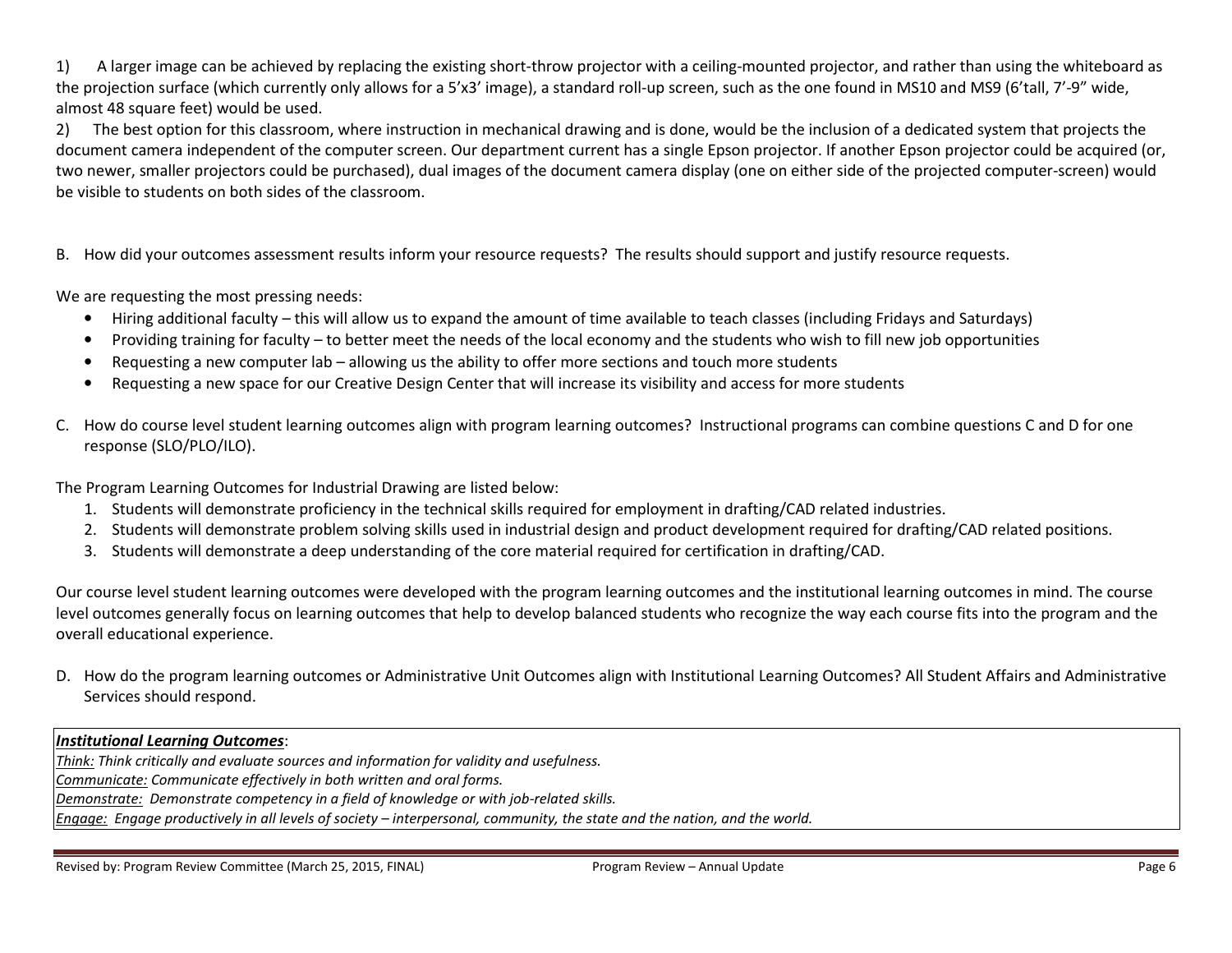- E. Describe any significant changes in your program's strengths since last year.
	- We hired a student to work in the Creative design center. That student has been instrumental in maintaining the center, working with students and teachers from the drafting, CAD and architecture areas, and instructing students who come in to utilize the center. Her assistance has allowed the faculty to concentrate on education rather than operating the machines.
	- $\bullet$ We would like to purchase another 3D printer that has the capability to print in more than one material. The current technology in the CDC allows us to print in one material only. While overall proof-of-concept can be demonstrated, a printer that allows us to print in many materials will enhance this process tremendously because we will be able to print in colored plastic, clear plastic, and even rubberized plastic. This is the next logical development in the CDC.
	- •We had three instructors working with MESA Week Zero, helping to create small learning communities for our Science, Technology, Engineering, and Mathematics (STEM) students and enhance success.
	- $\bullet$  We replaced the computers in MS9 and MS10 with new computers, including dual monitor setups (an industry standard) and are in the process of installing new software.
- F. Describe any significant changes in your program's weaknesses since last year.
	- $\bullet$  We continue to struggle with working in classes after giving up availability of MS 3-4 (one of our drafting labs) to mathematics. This has resulted in impacting our remaining drafting lab (MS 12) with very little time to move classes around. We have to be very careful when scheduling classes to ensure that all of our obligations are met while still allowing for open lab availability for students. We are not able to add additional classes unless we offer them at nontraditional times, such as Friday or Saturday classes.
- G. If applicable, describe any unplanned events that affected your program.

The approval of the new Bachelor's degree last year has created problems that we could not have foreseen. The largest problems have been discussed above, but include:

- Lack of sufficient lab space
- •Lack of faculty to teach the existing and proposed courses
- $\bullet$ Lack of training in new software

V. Assess Your Program's Resource Needs: To request resources (staff, faculty, technology, equipment, budget, and facilities), please fill out the appropriate form. https://committees.kccd.edu/bc/committee/programreview

- A. Human Resources and Professional Development:
	- 1. If you are requesting any additional positions, explain briefly how the additional positions will contribute to increased student success. Include upcoming retirements or open positions that need to be filled.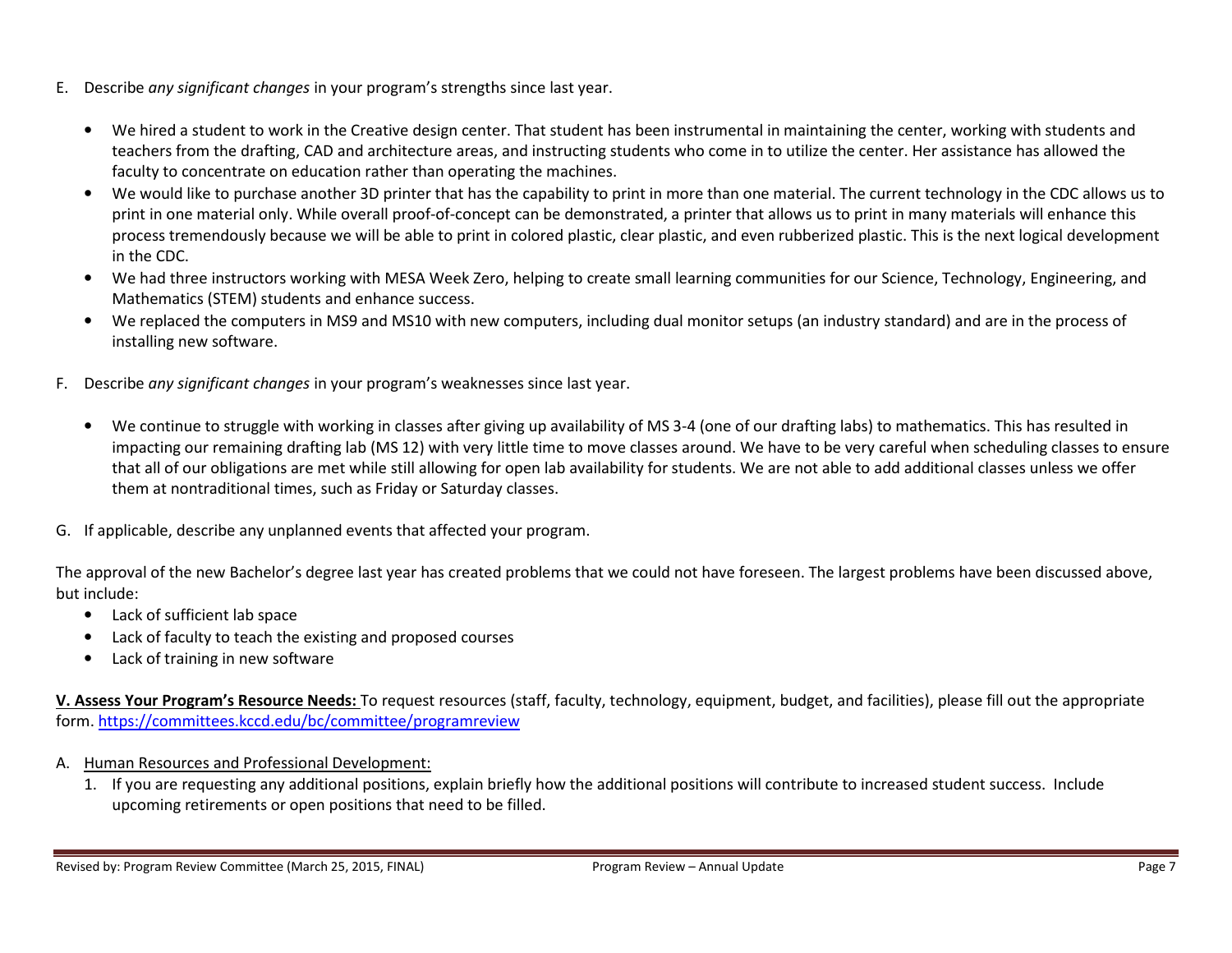Drafting technology is not requesting any additional full time positions – we are only requesting that new adjunct faculty be hired to fill existing needs as stated above.

- 2. Professional Development:
	- a. Describe briefly the effectiveness of the professional development your program has been engaged in (either providing or attending) during the last year, focusing on how it contributed to student success.

Each year we send two of our faculty to Autodesk University, the premier training event the products we teach. At the event, our faculty receive the following benefits:

- We explore new tools and technologies, plus get insider tips and tricks
- Network with peers, partners, expert speakers, and Autodesk product teams
- •Learn new skills which we share with my colleagues
- Take free Autodesk certification exams Last year each attendee took and passed expert-level exams

Our local community has come to rely on Bakersfield College to provide industry with well-trained employees. Autodesk University is one way that we continue to stay on the leading edge of new technology, training, and certification. Additionally, the importance of networking must be stressed. The connections we make benefit faculty and students.

b. What professional development opportunities and contributions can your program make to the college in the future?

Our program has plans to expand the use of the Creative Design Center through faculty training during flex week. The last flex we offered had approximately 20 attendees. The technology we employ in the Creative Design Center can be leveraged to improve education in all areas across the campus.

# B. <u>Facilities:</u>

1. How have facilities' maintenance, repair or updating affected your program in the past year as it relates to student success? Our area has not had any significant changes in facilities in the past year.

2. How will your Facilities Request for next year contribute to student success?

Our main request this year is for additional space for teaching (CAD lab) and to expand the creative design center. As stated above, the labs are maximized for instruction at this point, making adding additional classes very difficult. By adding one more computer lab dedicated to drafting technology, we could potentially reach an additional 50 percent more students.

The creative design center is a very small room that presently hosts two 3D printers, a laser engraver, two computers, and two large work tables. There is no space for instruction. The ideal arrangement for the creative design center would have a classroom-sized facility that could be opened to the campus and community as a true resource. Bakersfield has no place like this at this point. Ideally, we would like to open a facility similar to Makerspace (www.spaces.makerspace.com), Vocademy (www.vocademy.com), or Tech Shop (www.techshop.ws). The closes resources are Makerspaces located in Fresno or Pasadena.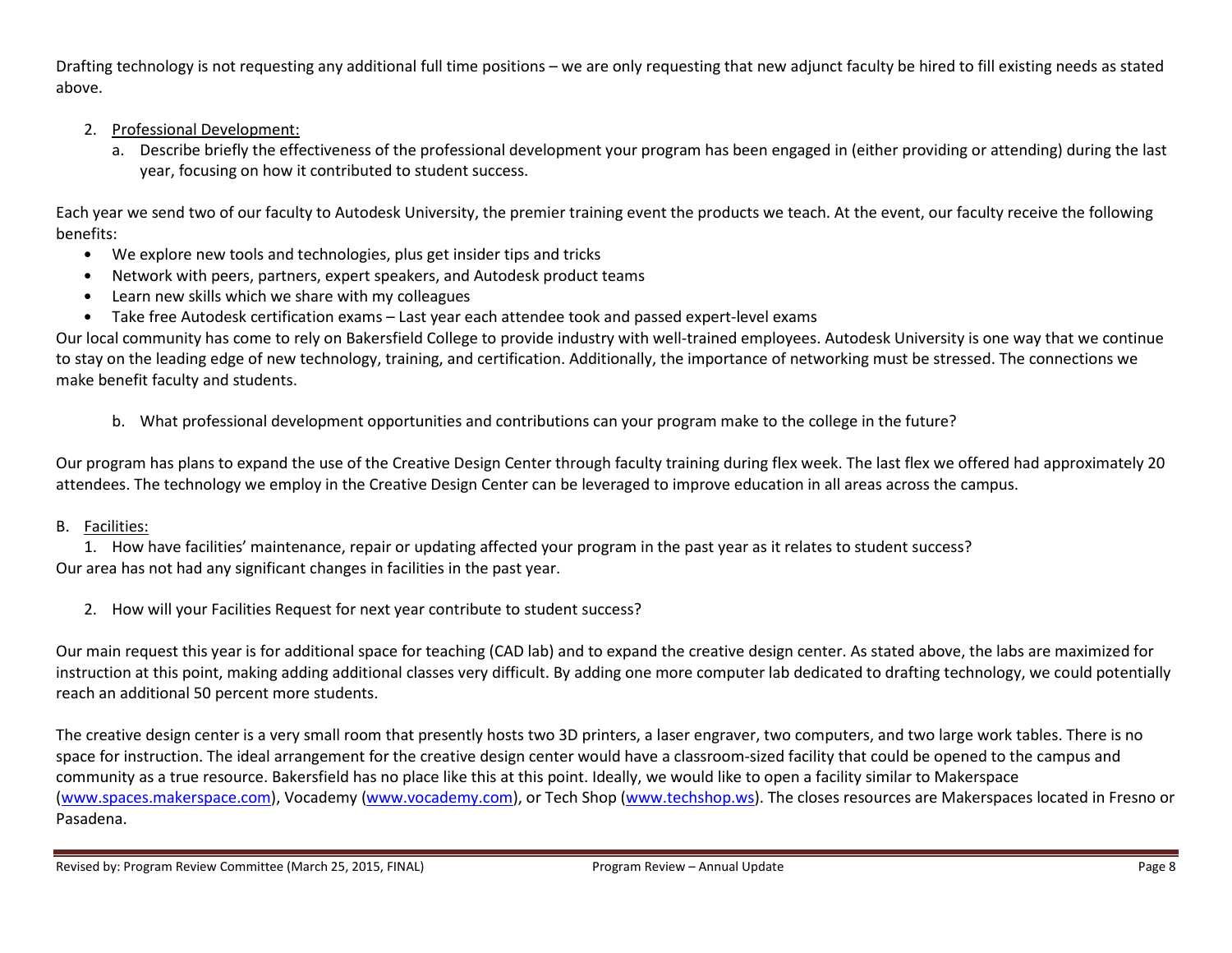#### C. Technology and Equipment:

- 1. Understanding that some programs teach in multiple classrooms, how has new, repurposed or existing technology or equipment affected your program in the past year as it relates to student success?
- •The computer labs just received new, up-to-date computer labs with dual monitors, which is industry standard for our area.
- •Autodesk, the publisher of AutoCAD, REVIT, and Autodesk Inventor, have made the software free to our institution and all of our students.
- 2. How will your new or repurposed classroom, office technology and/or equipment request contribute to student success?

We plan on converting all of our lab manuals and class packs to digital format, which will allow students to access our information, complete with hypertext links to additional resources. This change will allow students to display learning information on one screen while employing the programs we teach on the other screen. Student will have additional access to information and learning resources while in the lab. The result will not only increase productivity, but also save the students and school money on reproduction costs.

Allowing our students free access to the latest software is a huge benefit for our program and community. Students are able to download and install software used in businesses across the state, country, and around the world for free – saving them thousands of dollars. The software that they download is the exact same software used by professionals – not a watered-down free version. This contributes to student success because most of our students are now able to practice at home and access extended learning activities that were previously prohibited due to time constraints in the computer lab.

3. Discuss the effectiveness of technology used in your area to meet college strategic goals.

Our classes are technology driven. Students and local employers count on Bakersfield College to have the latest software and training opportunities. The use of technology in our classes has the following goals:

- To provide a holistic education that develops curiosity, inquiry, and empowered learners.
- The free software and computer resources in the computer resource center help to eliminate barriers that cause students difficulties in reaching their educational goals.
- To commit to providing the best resources for our students, including computers, software, plotters, 3D plotters, lasers, scanners, and related devices as well as the best facilities possible.
- To link the content and coursework with realistic goals, techniques, and processes used in industry, in an effort to ensure that the education provided is relevant and immediately applicable to industry and employment.

D. Budget: Explain how your budget justifications will contribute to increased student success for your program.

# VI. Conclusions and Findings:

Present any conclusions and findings about the program. This is an opportunity to provide a brief abstract/synopsis of your program's current circumstances and needs.